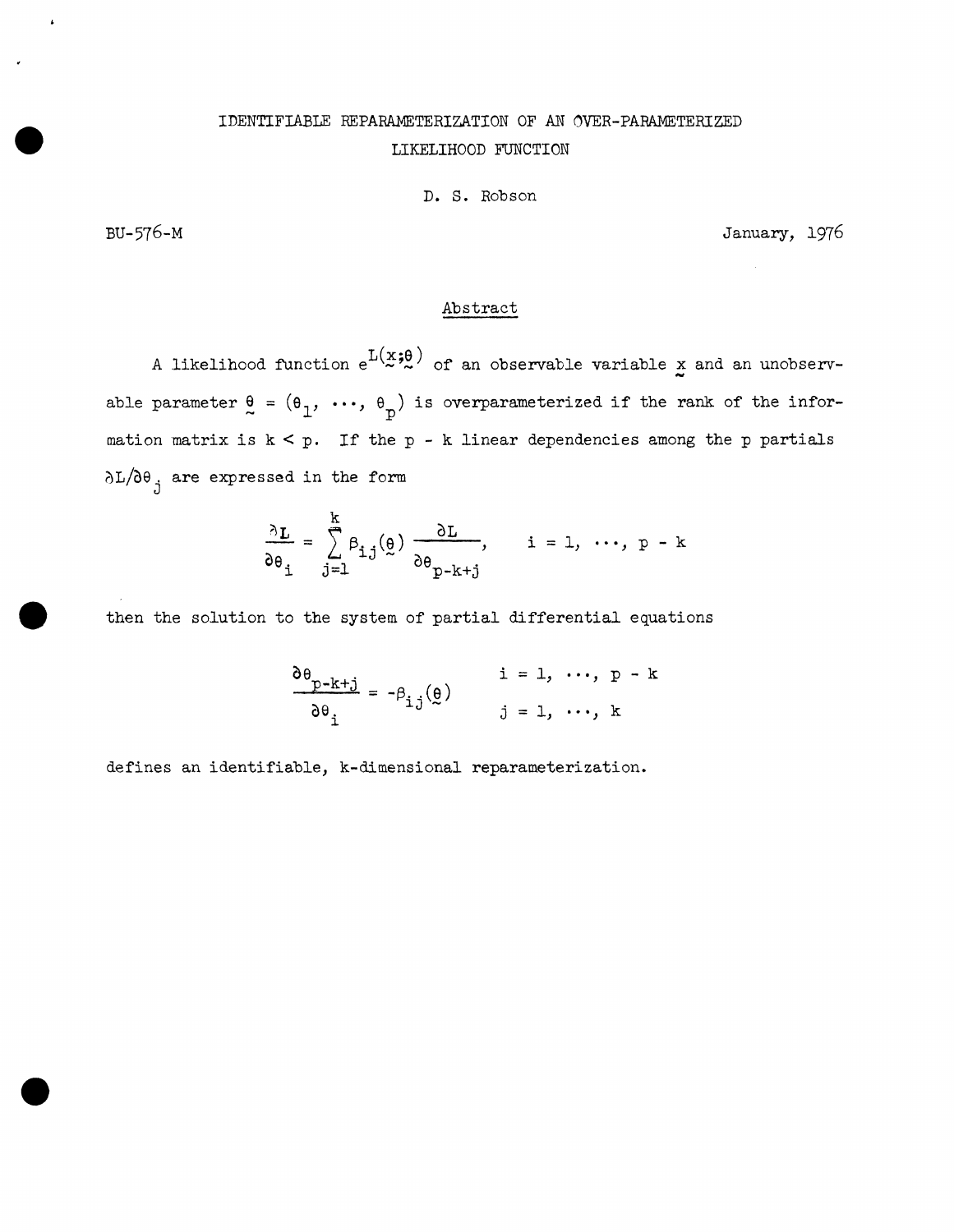## IDENTIFIABLE REPARAMETERIZATION OF AN OVER-PARAMETERIZED LIKELIHOOD FUNCTION

D. S. Robson

BU-576-M January, 1976

Over-parameterization of a statistical model is a common though sometimes inadvertent practice in applied statistics. Examples of the common practice are "main effect plus interaction" linear models of cell means in two- and higher-way cross-classifications, where linear constraints such as "main effects sum to zero" must then be imposed to reduce the dimensionality of the parameter space to at most the dimensionality of the space of observed cell means. Examples of inadvertent over-parameterizations are rare in the literature because nonidentifiability is ordinarily detected before the publication stage, and either an identifiable reparameterization of the original statistical model appears in published form or the model is not published at all. Perhaps the most common such correction is the change from absolute values to relative values of certain parameters in the model, typically reducing the dimensionality of the original parameter space by one in order to achieve identifiability.

A problem in applied statistics may usually be partitioned longitudinally into several component problems, one of which is to devise a stochastic model which approximately characterizes the data generating process. Typically, the stochastic model takes the form of a specific parametric family  $F_Y(x; \theta)$  of possible probability distributions of the observable random variable X, where at least some of the components of the parameter 9 are unobservable and unknown. For present purposes all components of  $\theta$  are assumed to be in this category, with any observable parameters being subsumed in the functional form of  $F_X$ .

A stochastic model of an observable random variable X is called a statistical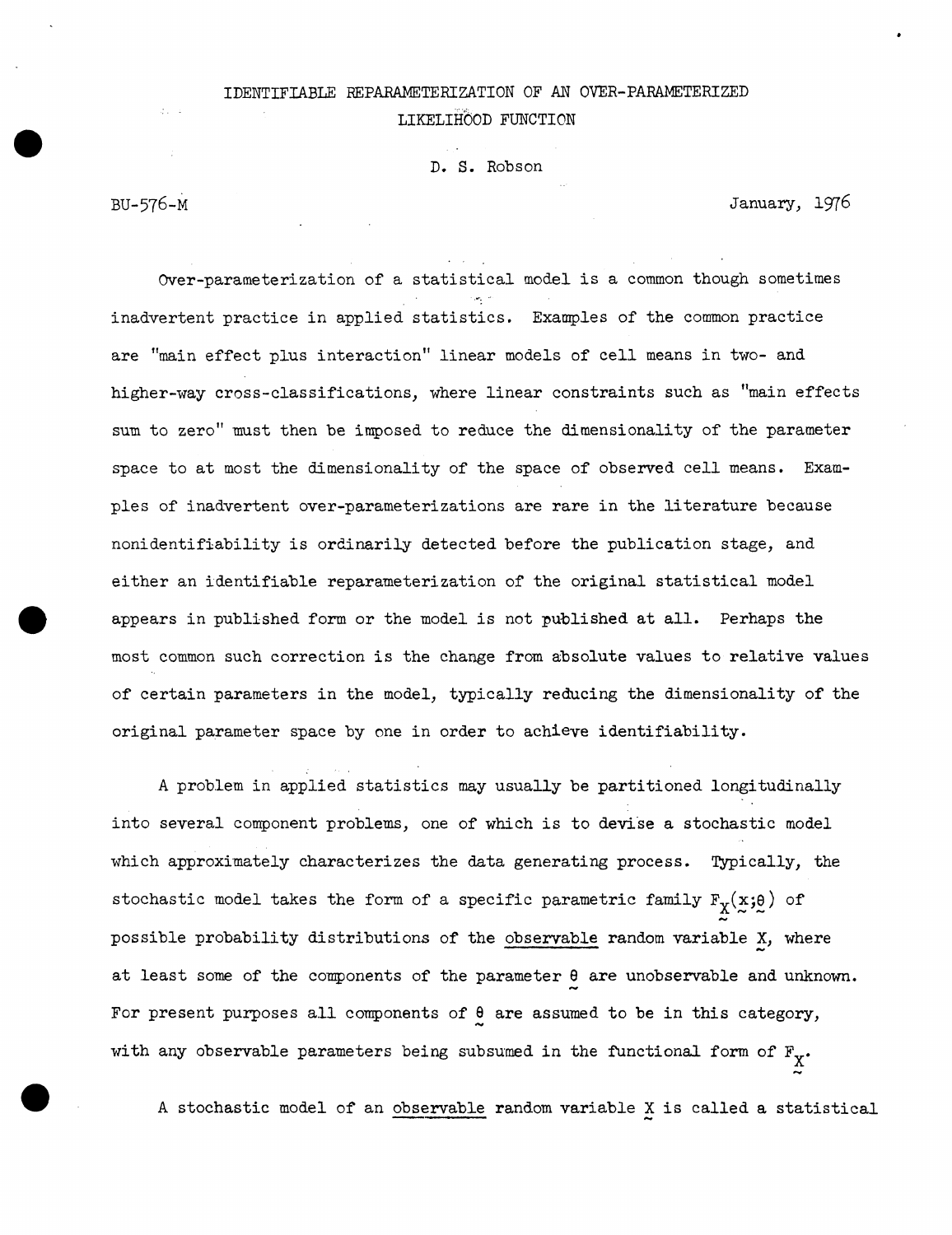model, or at least becomes so in the next component of the problem which is to devise formal methods of making inferences about the unknown  $\theta$  on the basis of the observed value x of the random variable  $X$ . Identifiability, which is not an issue in stochastic modeling, becomes an issue when addressing questions concerning which values of  $\theta$  governed the process which generated the observation x. If more than one value of  $\theta$  can produce the same probability distribution of the observable random variable  $X$  then the data x provide us with zero capability for distinguishing among such values of  $\theta$ . In this circumstance  $\theta$  $\big($  or  $F_{X}(x;\theta)$  is said to be nonidentifiable or nonestimable, though in some statistical circles "estimable" is used in the more restricted sense of the existence of an unbiased estimator.

Inadvertent nonidentifiability is probably not an infrequent occurrence in the practice of an applied statistician who is called upon to develop statistical models in unfamiliar subject matter areas. Its surprise occurrence almost always causes some distress, particularly when discovered after the data x have been collected, and more particularly when the statistican had a voice in the critical matter of determining which variables were to be observed. Distress may be only temporary, however, if an identifiable reparameterization of the statistical model  $F_X(x;\theta)$  adequately serves the purposes of the investigator as, for example, when identifiable relative values of some parameters serve his purpose as well as nonidentifiable absolute values.

Nonidentifiability, planned or inadvertent, introduces additional components into the statistician's problem; namely, the problem of fitting the data to a nonidentifiable model and usually also the problem of constructing an identifiable reparameterization which the client finds comprehensible and suitable for his needs. The order in which these two component problems are attacked

-2-

.... -· ..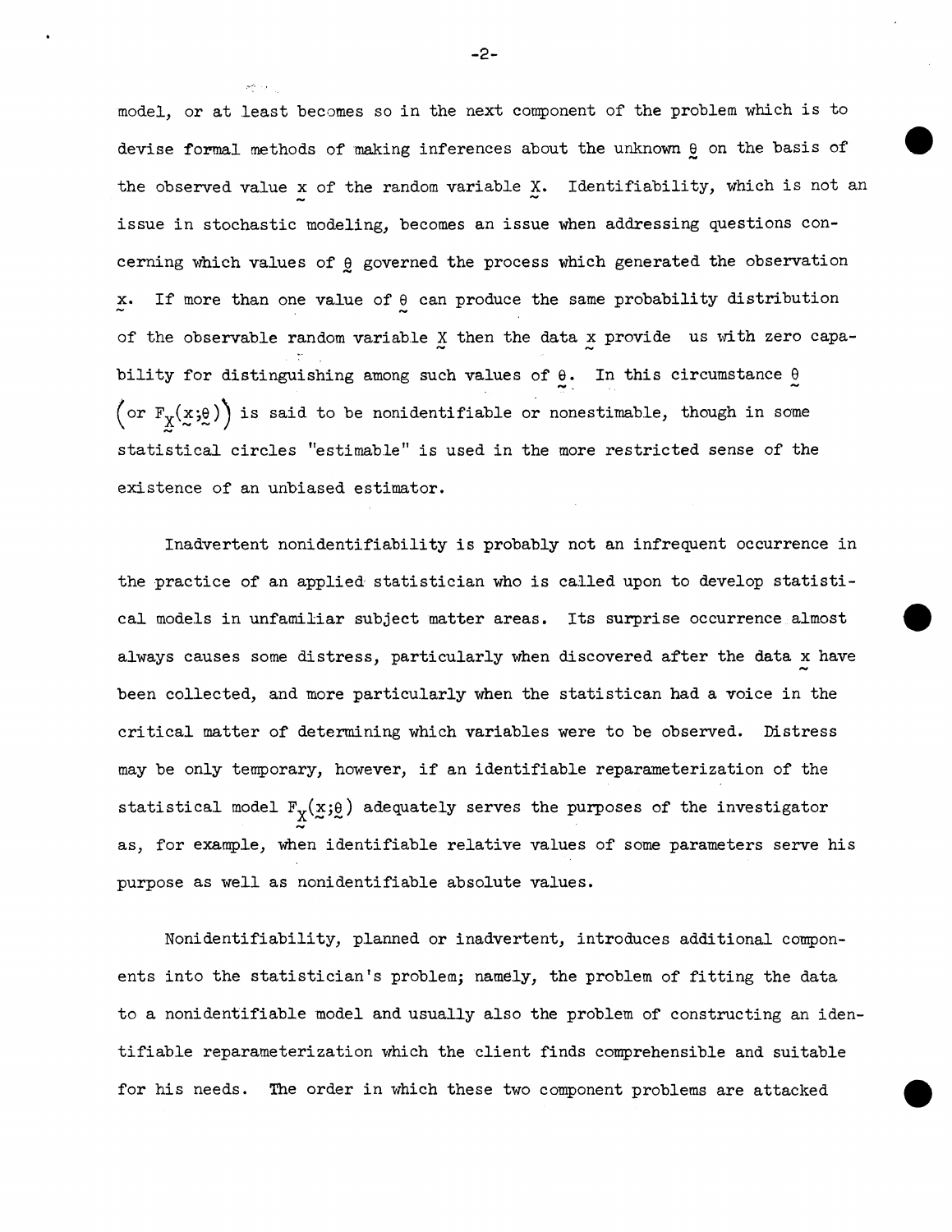need not be critical, as in the case of over-parameterized linear models where linear constraints may be imposed first in order to reduce the "design matrix" to full column rank for computational convenience in fitting the model, or generalized inverse matrices may be employed to fit the over-parameterized model with no constraints imposed on these excessively abundant parameters. The latter tactic, however, usually amounts to only a postponement of the question of identifiable (estimable) reparameterizations; i.e., the needs of the client are usually not fully met simply by producing a fit to the nonidentifiable model. In an estimation problem, identifiable parameters need to be specified, point and/or interval estimates computed and interpreted; in an hypothesis testing problem nonidentifiable alternative hypotheses need to be characterized in a comprehensible manner so that the investigator will understand what hypothesis is being rejected or accepted.

Confronted with a nonidentifiable statistical model, the statistician's first task is to analyze the nonidentifiability to determine which if any of the components of  $\theta$  are identifiable and to determine the dimension of the identifiable parameter space. In the linear model context the latter is simply the (column) rank of the design matrix, and in the likelihood context is the rank of the information matrix. A design matrix is observable, however, while entries in an information matrix are more generally functions of the unobservable, unknovm, nonidentifiable parameters. The tasks facing the statistician are therefore somewhat different in these two circumstances, and considerations here will be focused upon the more general case of an over-parameterized likelihood function in which'none of the parameters are identifiable.

The following "fitness" example from the field of population genetics is given to illustrate and motivate one approach to the analysis of a nonidentifiable

-3-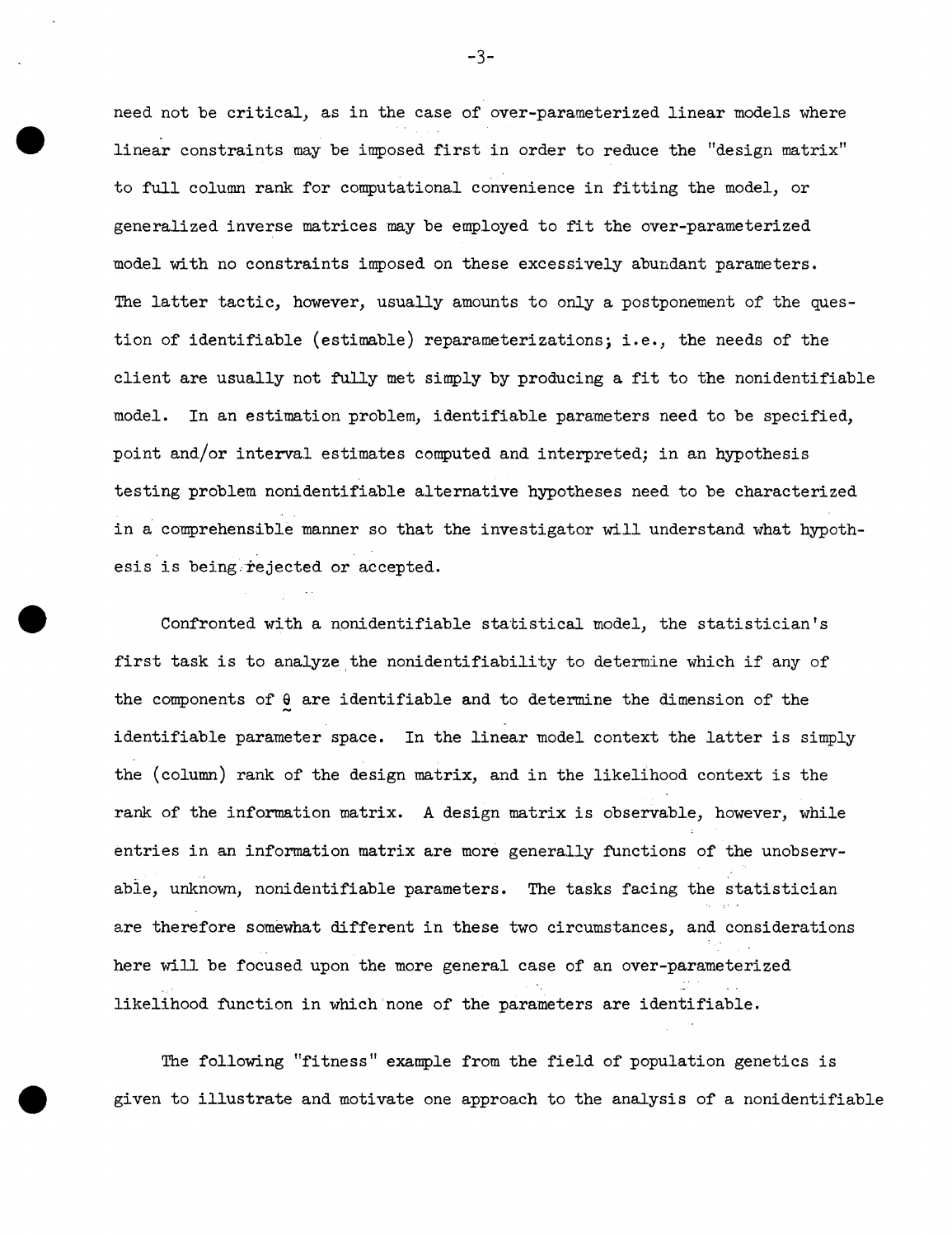likelihood function. In the absence of perturbing forces the three genotypes AA, Aa, and aa should occur with relative frequencies  $p_{AA} = p^2$ ,  $p_{AA} = 2pq$ , and  $p_{aa} = q^2$  in a randomly mating (infinite) population, where

$$
p = p_{AA} + \frac{1}{2}p_{Aa}
$$
  $q = p_{aa} + \frac{1}{2}p_{Aa}$   $p + q = 1$ .

If rates of survival to adulthood differ among the three types, however, then relative frequencies in the next mating generation become.

$$
\left(\begin{smallmatrix} S_{AA} & S_{AA} & S_{Aa} \\ \hline S & S_{AA} & S_{Aa} \end{smallmatrix}\right), \ \ P_{AA} \xrightarrow[S_{AA}]{S_{AA}} = \left(\begin{smallmatrix} P^2 & S_{AA} & S_{AA} \\ \hline S & S_{AA} & S_{AA} \end{smallmatrix}\right), \ \ Q^2 \xrightarrow[S]{S_{AA}} \qquad Q^2 \xrightarrow[S]{S_{AA}} \right)
$$

where  $S_{AA'}$ ,  $S_{Aa}$ ,  $S_{aa}$  are survival probabilities conditional on genotype and  $S = P_{AA}S_{AA} + P_{Aa}S_{Aa} + P_{aa}S_{aa}$  is the marginal probability of survival to adulthood. Parameters called "fitness values" are defined as relative survival rates, thus  $W_1 = S_{AA}/S_{Aa}$ ,  $W_2 = S_{aa}/S_{Aa}$  are the fitness values of the two homozygotes relative to the fitness of the heterozygous genotype, and  $\bar{W} = W_1 p^2 + 2pq + W_2 q^2$  is called the average (relative) fitness.

The parameters  $(W_1, W_2, p)$  obtained by this reduction from  $(S_{AA}, S_{Aa}, S_{aa}, p)$ are still not identifiable, however, with respect to the counts  $X_{AA}$ ,  $X_{Aa}$ ,  $X_{aa}$ of genotypes in a random sample of fixed size n =  $X_{AA}$  +  $X_{Aa}$  +  $X_{aa}$  from the (infinite) population of adult survivors. The linear dependency among the observations automatically precludes the possibility of estimating three linearly independent parameters  $(W_1, W_2, p)$  from such data obtained at a single point in time. This nonidentifiability would become immediately apparent if an attempt were made to construct maximum likelihood estimators of  $W_1$ ,  $W_2$ , and p from the trinomial likelihood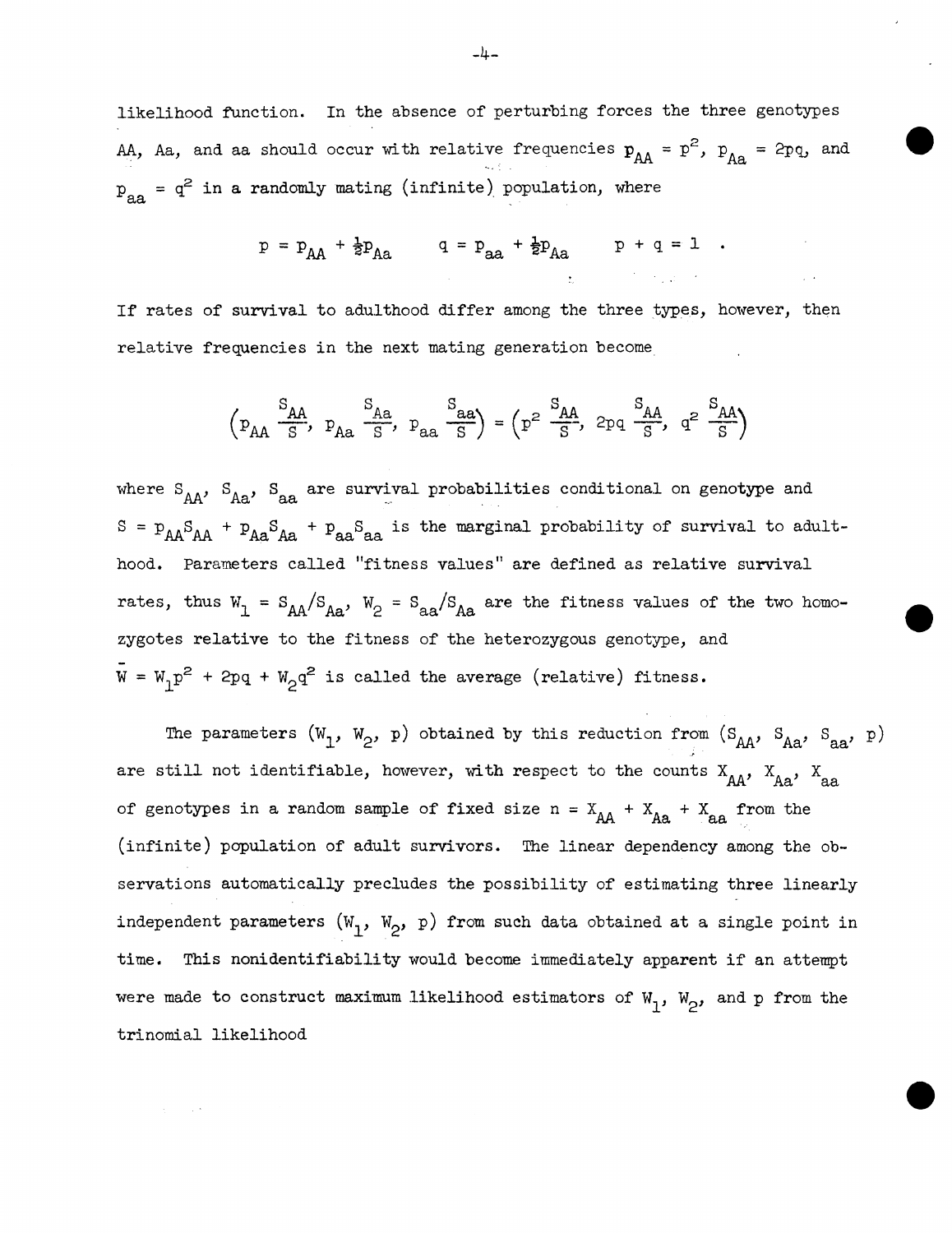$$
e^{L} = P(X = x) = \frac{n!}{x_{AA}!x_{Aa}!x_{aa}!} \cdot \frac{(w_1p^2)^{xAA}(2pq)^{XAa}(w_2q^2)^{xa}}{(w_1p^2 + 2pq + w_2q^2)^{n}}
$$

A linear dependence is seen to exist among the three partial derivatives of  $L(\underline{x}; W_1, W_2, p)$ , namely,

$$
\frac{\partial L}{\partial p} = \frac{w_1}{w_1} \frac{\partial L}{\partial p} - \frac{w_2}{w_2} \frac{\partial L}{\partial p}
$$

and the 3 X 3 matrix of expected values of the second partials of L would be found to have rank 2.

A similar result obtains if independent samples are selected frcm k different local populations having different "gene frequencies"  $p_i$  but subjected to common selection forces which produce common fitness values  $W_1$ ,  $W_2$ ; thus, if

$$
I(x;W_1,W_2,P_1,\cdots,P_k) = \sum_{1}^{k} I(x_1;W_1,W_2,P_1)
$$

then

$$
\sum_{1}^{k} P_{i} q_{i} \frac{\partial L}{\partial p_{i}} = W_{1} \frac{\partial L}{\partial W_{1}} - W_{2} \frac{\partial L}{\partial W_{2}} \quad . \tag{1}
$$

The observation variable *x* now consists of 2k linearly independent variables while the parameter space has dimension only  $k + 2$ ; but Neyman-factorization of the likelihood would helpfully reveal a sufficient statistic of dimension only  $k + 1$ , obviating any need in this case to use numerical methods in determining the dimension of an identifiable parameter space. With this information in hand, knowing that a linear dependency lies hidden among the likelihood equations, the statistician could presumably stare at the partial derivatives of L until (l) is revealed unto him.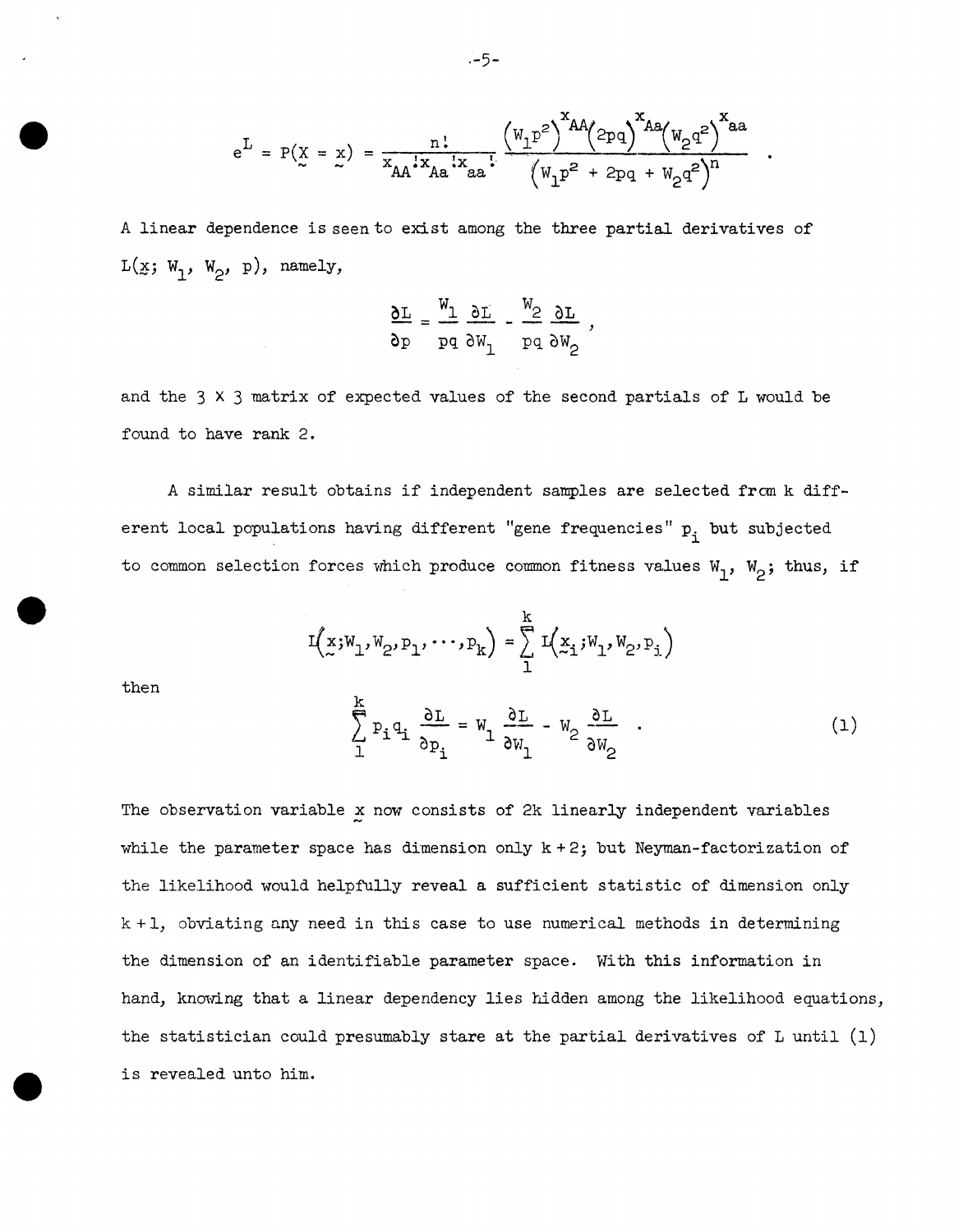Knowing a specific form (1) of the linear dependency is not essential, however, in solving the likelihood equations; for when all of the parameters are nonidentifiable then one possible tactic is simply to assign an arbitrary numerical value to one of the parameters and eliminate the corresponding likelihood equation. The only precaution required is to avoid boundary values in this assignment; i.e., avoid the value 0 or 1 for  $p_i$  or the value 0 for  $W_1$  or  $W_2$ . Letting  $W_2 = 1$ , for example, reduces the space of unknown parameters to a  $k + 1$ dimensional linear subspace of the original parameter space; this tactic thus carries over from the familiar methods of analysis of over-parameterized linear models.

An identifiable parameter space is not necessarily a linear subspace of the original parameter space, but linear subspaces of this particular form, say  $W_{2}$  = a constant, are necessarily identifiable. More generally, an identifiable parameterization is any  $k + 1$ -vector  $\mathbb{I} = (\eta_1, \dots, \eta_{k+1})$  of (nonlinear) functions of the original parameters,

$$
\eta_{i} = \eta_{i}(W_{1}, W_{2}, P_{1}, \cdots, P_{k}) \qquad i = 1, \cdots, k+1 \qquad (2)
$$

satisfying an identity of the form

$$
I(x;W_1,W_2,P_1,\cdots,P_k) \underset{x}{\equiv} G(x;\eta_1,\cdots,\eta_{k+1}) \quad . \tag{3}
$$

For any fixed value of  $W_{\gamma}$ , say, the k + 1 equations (2) could be solved for  $W_1$ ,  $P_1$ ,  $\cdots$ ,  $P_k$  in terms of  $W_2$  and  $\mathbf{I}$ ,

$$
W_1 = W_1(W_2; \mathbb{I}), \quad P_1 = P_1(W_2; \mathbb{I}), \quad \cdots, \quad P_k = P_k(W_2; \mathbb{I}) \quad ; \tag{4}
$$

a unique solution must exist because  $\eta$  is identifiable, and hence this solution is also an identifiable parameterization.

-6-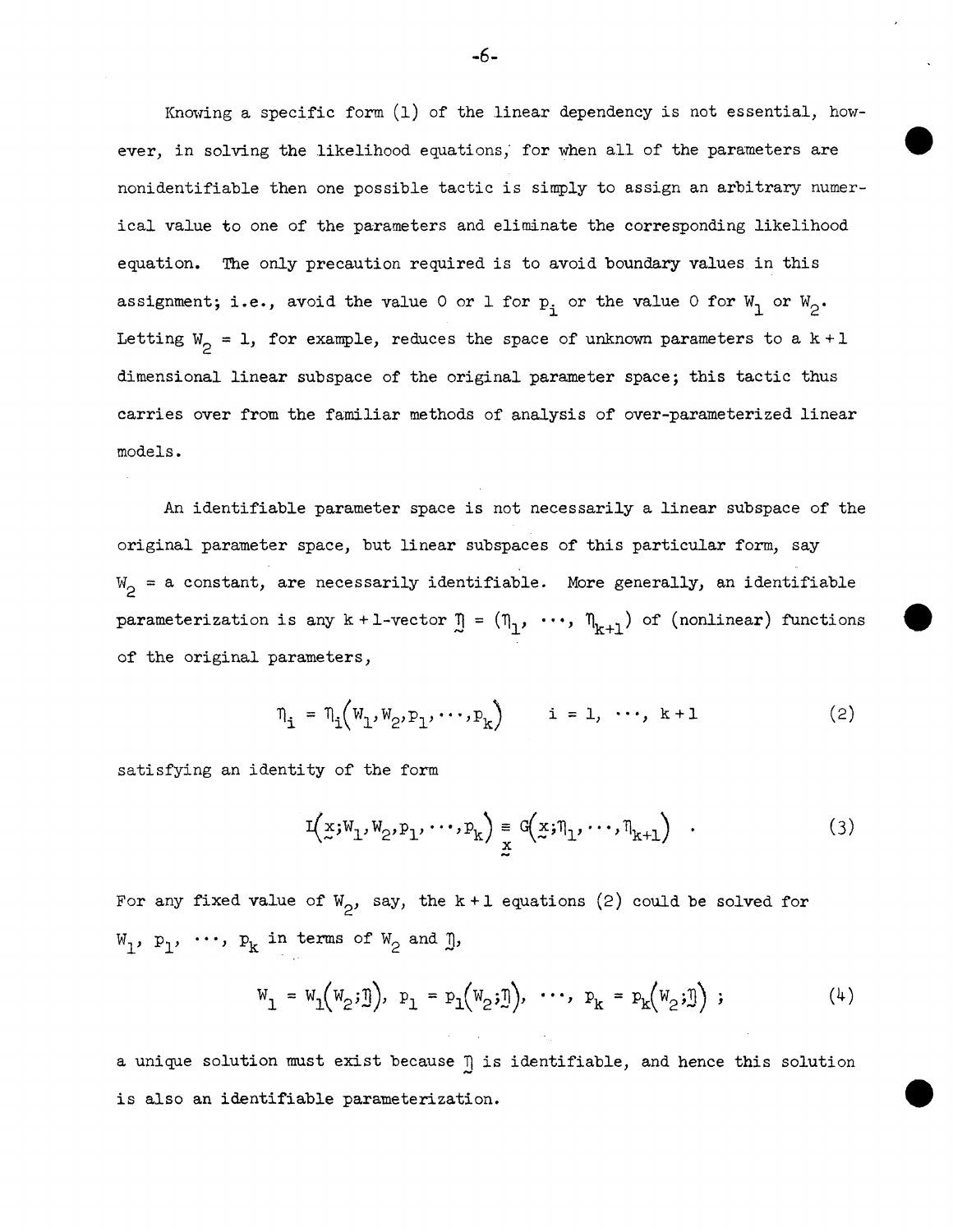When the solution  $(4)$  is substituted into the likelihood function L it follows from (3) that

$$
I(x;W_1(W_2;\mathbb{J}),W_2,P_1(W_2;\mathbb{J}),\cdots,P_k(W_2;\mathbb{J})\big)\underset{x}{\cong}G(x;\mathbb{J})
$$

Taking derivatives of both sides with respect to  $W_2$  thus gives

$$
\frac{\partial L}{\partial w_1} \frac{\partial W_1}{\partial w_2} + \frac{\partial L}{\partial w_2} + \frac{\partial L}{\partial w_1} \frac{\partial p_1}{\partial w_2} + \dots + \frac{\partial L}{\partial w_k} \frac{\partial p_k}{\partial w_2} = \frac{\partial G}{\partial w_2} = 0
$$
(5)

which must therefore be an expression of the linear dependency (1) which exists among the first partials of L with respect to the original, nonidentifiable parameters  $(W_1, W_2, p_1, \cdots, p_k)$ . Relating (5) to (1) we thus obtain the k + 1 differential equations

$$
\frac{\partial W_1}{\partial W_2} = -\frac{W_1}{W_2}, \quad \frac{\partial p_1}{\partial W_2} = \frac{p_1(1-p_1)}{W_2}, \quad i = 1, \dots, k \quad . \tag{6}
$$

Letting  $\eta = (\eta_1, \dots, \eta_{k+1})$  denote the "constants of integration" we obtain the solutions

$$
W_{1} = \frac{\eta_{1}}{W_{2}}, \qquad P_{1} = \frac{W_{2}}{W_{2} + \eta_{1+1}}, \qquad i = 1, \cdots, k \qquad (7)
$$

or

$$
\eta_1 = W_1 W_2, \quad \eta_{i+1} = W_2 \frac{q_i}{p_i}, \quad i = 1, \dots, k \quad . \tag{8}
$$

Provided W<sub>2</sub> > 0 then substitution of (7) into the likelihood L will indeed produce a function of only  $\underset{\sim}{x}$  and  $\underset{\sim}{\eta}$ , since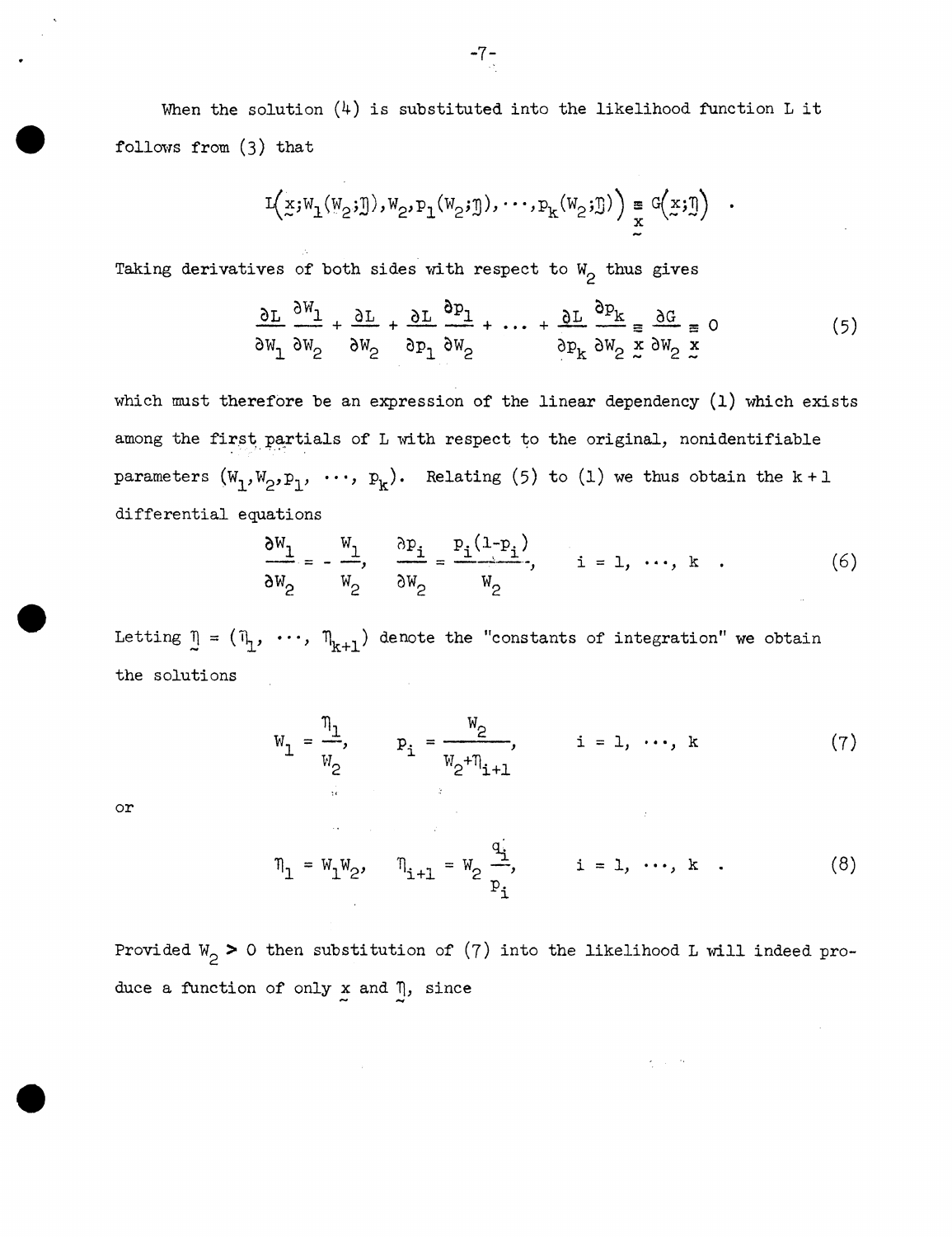$$
\begin{aligned}\n\begin{bmatrix}\nw_1 p_1^2, & 2p_1 q_1, & w_2 q_1^2 \\
w_1 p_1^2 + 2p_1 q_1 + w_2 q_1^2\n\end{bmatrix} &= \frac{\begin{bmatrix}\n\eta_1 & w_2 \\
w_2 \mid w_2 + \eta_{i+1}\n\end{bmatrix}^2, & \frac{2w_2 \eta_{i+1}}{(w_2 + \eta_{i+1})^2}, & w_2 \mid \frac{\eta_{i+1}}{w_2 + \eta_{i+1}}\n\end{bmatrix}^2}{w_2 \mid w_2 + \eta_{i+1}} \\
&= \frac{\begin{bmatrix}\n\eta_1, & 2\eta_1 \\
w_2 + \eta_{i+1}\n\end{bmatrix}^2 + \frac{2w_2 \eta_{i+1}}{(w_2 + \eta_{i+1})^2} + w_2 \mid \frac{\eta_{i+1}}{w_2 + \eta_{i+1}}\n\end{bmatrix}^2}{\eta_1 + 2\eta_{i+1} + \eta_{i+1}^2}.\n\end{aligned}
$$

The identifiable reparameterization  $\eta$  in (8) clearly occupies a nonlinear subspace of the original, nonidentifiable parameter space, but the equations (7) with  $W_2 = 1$  transform this nonlinear subspace into the k + 1-dimensional linear subspace described earlier. Any other identifiable reparameterization is likewise simply a transformation of  $\eta$ ; for example, let

$$
p_1^* = \frac{\sqrt{n_1}}{\sqrt{n_1} + n_{i+1}}
$$
,  $i = 1, \dots, k$   $W = \frac{1}{\sqrt{n_1}}$ 

so that

$$
\begin{aligned}\n\begin{bmatrix}\nW_1 P_1^2, & 2p_1 q_1, & W_2 q_1^2 \\
W_1 P_1^2 + 2p_1 q_1 + W_2 q_1^2\n\end{bmatrix} &= \frac{\left[p_1^{*2}, 2p_1^* q_1^* W, q_1^{*2}\right]}{p_1^{*2} + 2p_1^* q_1^* W + q^{*2}} \\
&= \frac{\left[\frac{1}{W} p_1^{*2}, 2p_1^* q_1^* \right] \cdot \frac{1}{W} q_1^{*2}}{\frac{1}{W} p_1^{*2} + 2p_1^* q_1^* + \frac{1}{W} q_1^{*2}}\n\end{aligned}
$$

thus revealing to the population geneticist that unequal fitness of the two homozygotes is observationally indistinguishable from equal fitness in this context.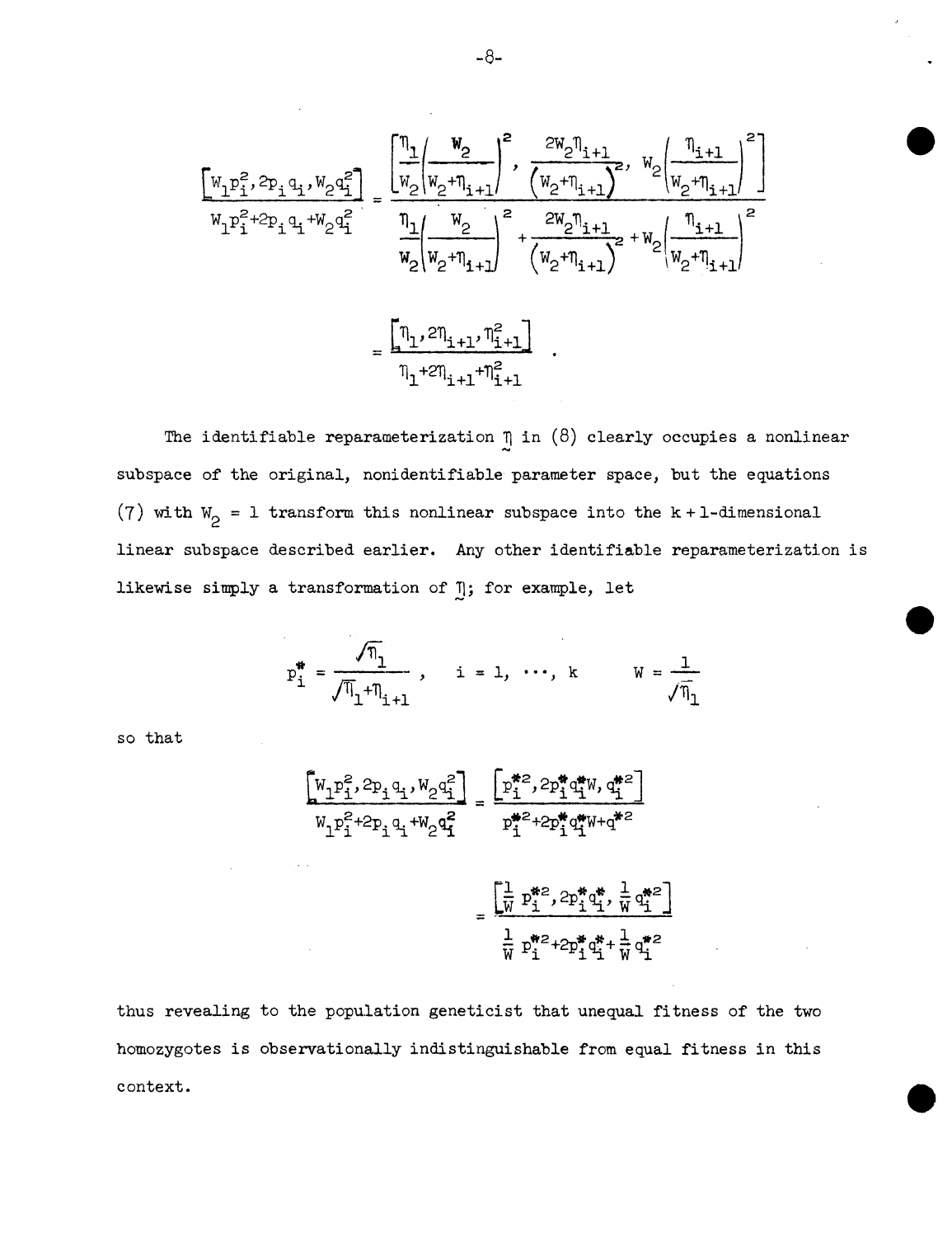The system  $(8)$  thus effectively characterizes identifiable reparameterizations, analogous to a characterization of "estimable linear functions" in the case of linear models, and manipulation of  $(8)$  through transformations into contextually meaningful parameters can be helpful in comprehending the implications of the nonidentifiability. One disconcerting implication is that if the population geneticist had originally postulated the  $p_{\textbf{i}}^*$ , W model of equal fitness then identifiability would have obtained from the start, the above investigation would not have been pursued, and the observational equivalence of equal and unequal fitness of homozygotes might well have gone unnoticed.

The general form of the tactic illustrated by  $(1)$  --  $(8)$  may be described in terms of an overparameterized log-likelihood function  $L(x;e)$  where none of the p components of  $g = (e_1, ..., e_p)$  are identifiable. Let  $g = (n_1, ..., n_k)$ denote an identifiable reparameterization of dimension  $k < p$ , so that for all es satisfying  $\Pi_i(\omega) = \Pi_i$ , i = 1,  $\cdots$ , k, the likelihood depends only upon  $\pi$ , say

$$
L(\underline{x};\underline{\theta}) \equiv G(\underline{x};\underline{\eta})
$$

If the functions  $\Pi_i(\theta)$  were specified then the (row vector of) first partials of L with respect to  $\theta_1$ , ...,  $\theta_p$  could be expressed as

$$
\frac{\partial L(\underline{x}; \theta)}{\partial \theta} \equiv \frac{\partial G(\underline{x}; \underline{\eta})}{\partial \eta} \left[ \frac{\partial \eta_i(\underline{\theta})}{\partial \theta} \right]
$$
  
(1xp) (1xk) (kxp)

and the matrix  $\mathcal L$  of expected values of second partials of L with respect to  $\theta$ would have the corresponding form

-9-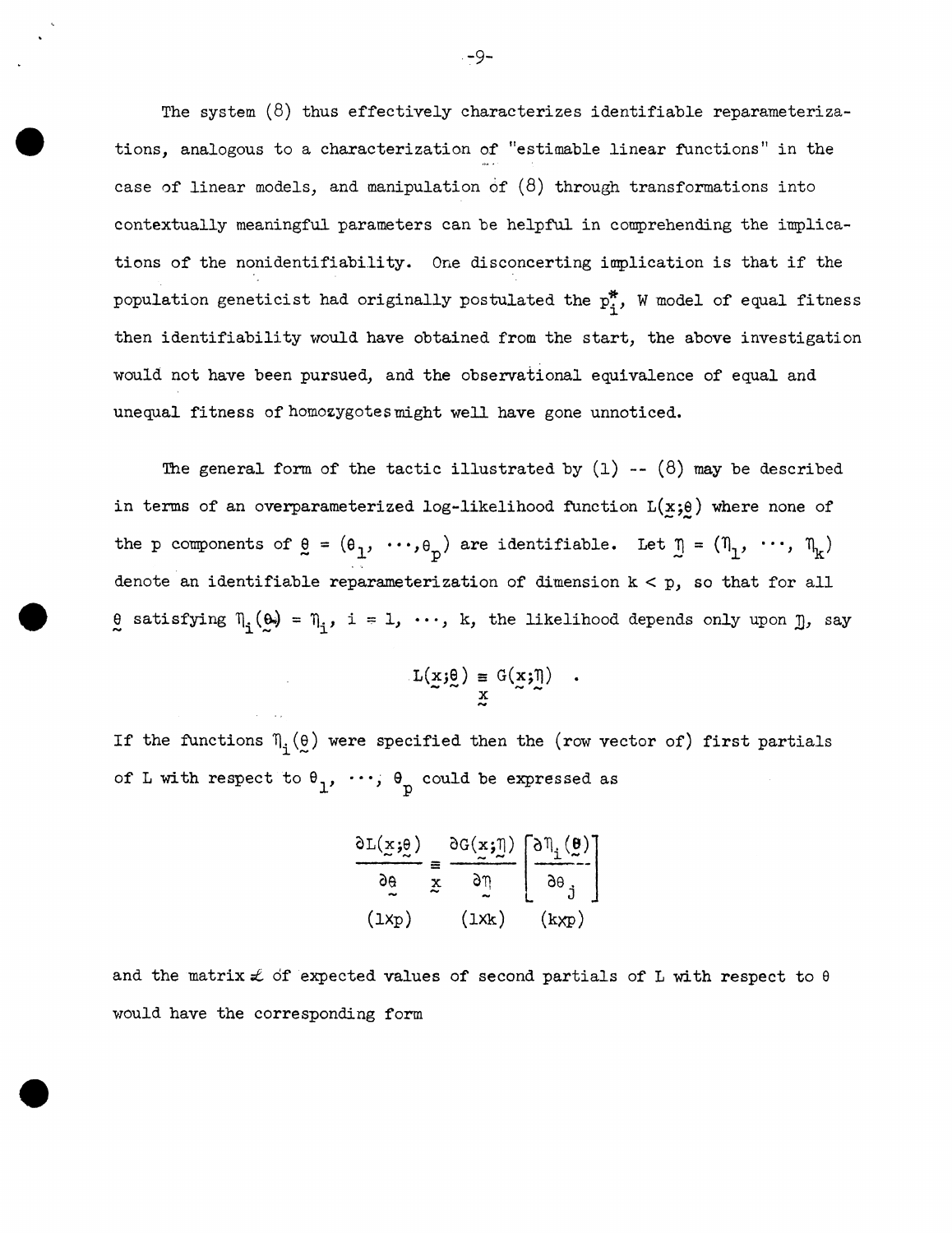$$
\mathcal{L} = \left[\begin{array}{c} \frac{\partial \eta_{i}(\theta)}{\partial \theta_{j}} \\ \frac{\partial \theta_{j}}{\partial \theta_{j}} \end{array}\right] \mathcal{L} \left[\begin{array}{c} \frac{\partial \eta_{i}(\theta)}{\partial \theta_{j}} \\ \frac{\partial \theta_{j}}{\partial \theta_{j}} \end{array}\right]'
$$
\n(pxp)

where  $\mathcal S$  is the k X k (full rank) matrix of expected second partials of G with respect to  $\eta$ .

The p - k linear dependencies which exist among the p partials  $\partial L/\partial \theta$ ,, ex-:pressed in the form

$$
\frac{\partial L(\underline{x};\underline{\theta})}{\partial \theta_i} = \sum_{j=1}^{k} \beta_{ij}(\underline{\theta}) \frac{\partial L(\underline{x};\underline{\theta})}{\partial \theta_{p-k+j}}, \qquad i = 1, \cdots, p-k
$$
 (9)

may then be related to the k solutions  $\theta_{p-k+j}(\theta_1, \ldots, \theta_{p-k};\mathbb{I})$  of the k equations

$$
\eta_{\mathsf{v}}(\mathsf{e}) = \eta_{\mathsf{v}}, \qquad \mathsf{v} = 1, \ldots, k
$$

solved for  $\theta_{p-k+1}$ ,  $\cdots$ ,  $\theta_p$  in terms of  $\theta_1$ ,  $\cdots$ ,  $\theta_{p-k}$  and  $\mathbb{I}$ . Evaluated at this solution,  $L(x;\theta)$  becomes the function  $G(x;\bar{I})$  which is independent of  $\theta_1, \ldots, \theta_{p-k'}$ 

$$
L(x;\theta) = I(x;\theta_1, \dots, \theta_{p-k}, \theta_{p-k+1}(\theta_1, \dots, \theta_{p-k}; \tilde{y}), \dots, \theta_p(\theta_1, \dots, \theta_{p-k}; \tilde{y})
$$
  
\n
$$
= I(x;\theta_1, \dots, \theta_{p-k}, \theta_{p-k+1}(\theta_1, \dots, \theta_{p-k}; \tilde{y}), \dots, \theta_{p-k}; \tilde{y})
$$
  
\n
$$
= I(x;\theta_1, \dots, \theta_{p-k}, \theta_{p-k+1}(\theta_1, \dots, \theta_{p-k}; \tilde{y}), \dots, \theta_{p-k}; \tilde{y})
$$

and hence

 $\sim 10^{11}$ 

 $\sim 10^{-11}$ 

 $\mathcal{L}_{\mathbf{c}}$ 

$$
\frac{\partial L}{\partial \theta_i} + \sum_{j=1}^k \frac{\partial A_{p-k+j}}{\partial \theta_i} \frac{\partial L}{\partial \theta_{p-k+j}} \equiv \frac{\partial G}{\partial \theta_i} \equiv 0, \quad i = 1, \dots, p-k . \quad (10)
$$

Relating (9) to (10) thus produces the system of partial differential equations

-10-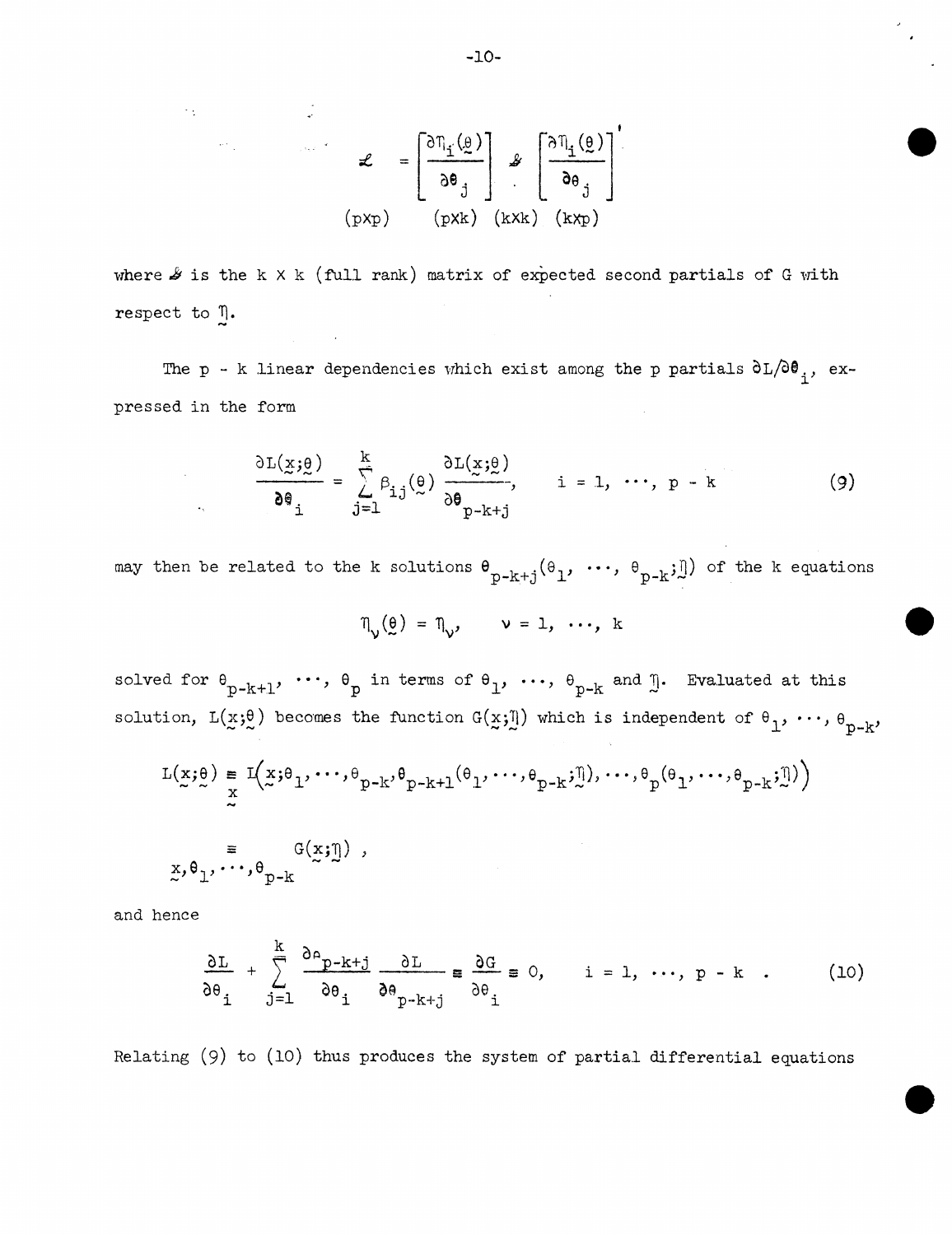$$
\frac{\partial \theta_{p-k+j}}{\partial \theta_i} = -\beta_{ij}(\theta), \qquad \qquad j=1, \cdots, p-k
$$
 (11)

An identifiable reparameterization  $\mathbb{J} = (\mathbb{J}_1, \dots, \mathbb{J}_k)$  is then obtained as the k "constants of integration" in the solution of this system of differential equations:

$$
\Theta_{p-k+j} = \Theta_{p-k+j}(\Theta_1, \dots, \Theta_p; \underline{\eta}), \quad j=1,\dots,k \Leftrightarrow \eta_j = \eta_j(\underline{\theta}), \quad j=1,\dots,k,
$$
just as (7)  $\Leftrightarrow$  (8).

The advantage of this tactic over the blind tactic of simply assigning arbitrary numerical values to, say,  $\theta_1$ ,  $\cdots$ ,  $\theta_{p-k}$ , is the functional characterization  $\eta(\theta)$  of identifiable reparameterizations. In simple cases the latter might be constructed simply by inspection of  $L(x;\theta)$ , but (9) -- (11) provide an analytical construction when insight fails. Insight is required, of course, in determining the specific form  $(9)$  of the p - k linear dependencies, as well as in determining their number,  $p - k$ , and herein lies the disadvantage as compared to the blind tactic which requires only the determination of k.

As a last resort, numerical and graphical aids to insight might be employed in determining the functional form of the coefficients (11) appearing in the linear dependencies  $(9)$ . At any specified numerical value of  $\theta$  the numerical values of  $\beta_{i,j}(\theta)$  could be calculated by conventional linear methods; e.g., by calculating the vector  $\frac{\partial L(x;\theta)}{\partial \theta}$  at a number of points x in the sample space<br>and fitting the multiple linear regression equations (9) to obtain  $\beta_{3,3}(\theta)$ . Re-J peating this operation at several strategically chosen values of  $\theta$  and plotting  $\beta_{\texttt{i},\texttt{j}}(\frac{\theta}{\sim})$  against components of  $\frac{\theta}{\sim}$  might then provide the necessary clues leading to an analytical expression of  $(9)$ . Note that at any fixed  $\theta$  the "sample"